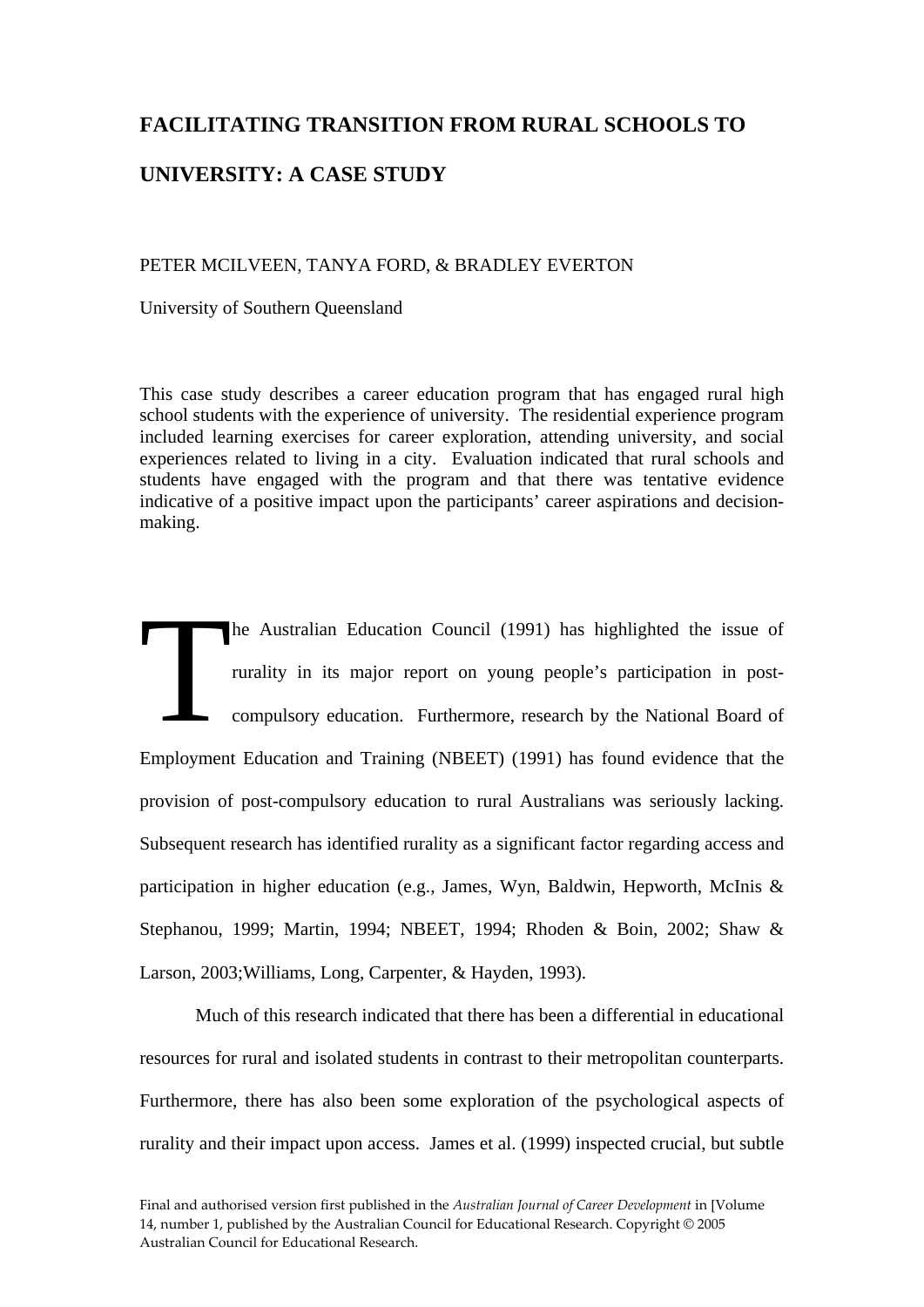variables underpinning the global, and somewhat stereotypical notion of 'rurality' in the context of students' choices relating to higher education. Their research indicated that the decision to apply for a university place was embedded in a nexus of interpersonal and cultural themes. This research implied a need to address students' psychosocial status (viz, attitudes and expectations), as distinct from purely structural or material service initiatives aimed at mitigating the impediments of rurality.

Harvey-Beavis and Robinson's (2000) research revealed a theme within participants' images of university students and staff as being socially and intellectually remote and strange. The data also indicated errors in students' understanding of administrative processes and daily activities of university life. Overall, the research found that students' thinking was related to their understanding of the people at universities and the prospective outcomes of study regarding the world of work.

Rhoden and Boin (2002) have outlined an important program developed at the University of Melbourne, called *Uni for a Day*. Rural students were taken to the university for a day of exposure to the environment and activities of the campus. This program had lasting effects upon the participants' decisions to attend university. Direct contact with the university was highlighted as an important feature of the program. Their program has made considerable progress toward a model of mitigating psychosocial barriers to university.

In summary, the applied literature has indicated two important facets of impaired access to university because of rurality: resources and mindset. The program presented in this paper addressed some of the issues on a practical level through a three-day residential career education program for rural school students at the University of Southern Queensland.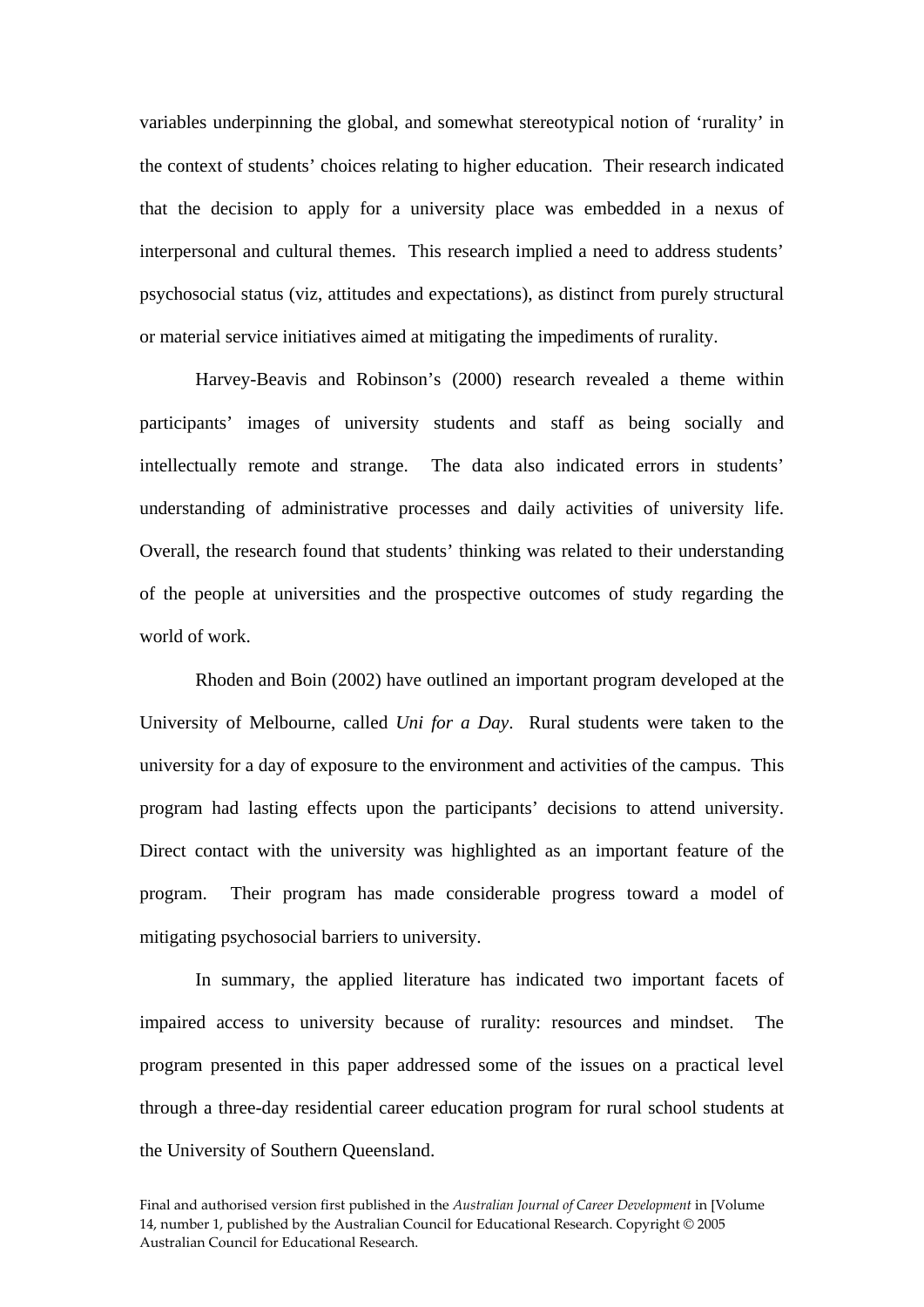#### **PROGRAM PROCESS**

In order to raise rural students' awareness of university life and the potential educational and career options available, the program addressed issues surrounding rurality and students' mindset in relation to university. The annual program has been in operation since 1999, with sponsorship from the Queensland Studies Authority (QSA) (previously Tertiary Entrance Procedures Authority).

#### **Target Population & Student Selection**

The catchment area for the program included the districts of northwest, central-west, southwest Queensland, and the Darling Downs. USQ and Toowoomba have significant educational, cultural and commercial links with these regions. The driving distance from the participating students' hometowns and Toowoomba has ranged from one hour to 20 hours. The QSA and local teacher selected students who were deemed to be at risk of not attending university, because of personal or community impediments were given priority for selection.

#### **Staffing**

The Careers and Welfare section of USQ's Student Services managed the majority of the program. Student Services staffing contribution included two counsellors, student mentors, and administrative staff. In most cases the mentors were previous students of the program. The QSA representative played an important role in the program's logistics and conducted an information session for the students. The program also included lecturers, faculty liaison staff, and university marketing staff.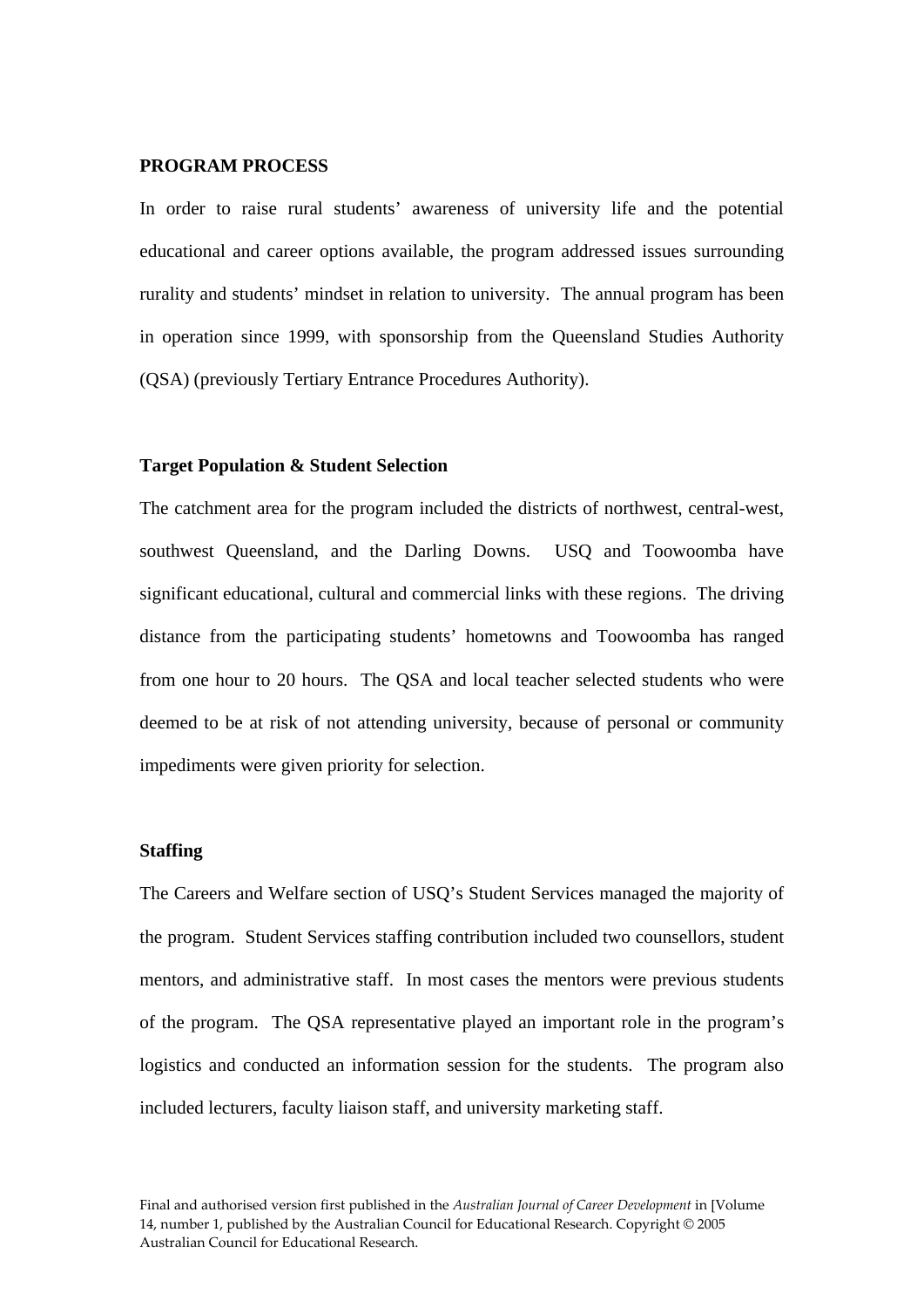#### **Career Education Materials**

An evolving range of career counselling and career education resources has been used. In the 2002 and 2003 programs, students used the internet to access the career information website, My Future (www.myfuture.edu.au) (Department of Education, Science & Training, 2003). The *Australian Interest Measure – Short Form* (Naylor & Care, 2001) was administered in 2003, and in previous years the *Self Directed Search* (Shears & Harvey-Beavis, 2001) was administered. A copy of *Parents Help With Careers* (Department of Education, Science & Training, 2002) was supplied to the participants' parents after the program was completed.

## **Participant Feedback**

In earlier years the participants completed a feedback survey which was unstructured and used open-ended questions regarding satisfaction. In 2003, the students completed an evaluation survey of the program in the final session of the final day. This survey was used to procure feedback from students to determine their level of satisfaction with the program and to assess their opinions on a range of variables related to university. The survey used a Likert-scale of 1 to 5, for which  $1 =$  strongly disagree and  $5 =$  strongly agree across the seven items.

#### **PROGRAM CONTENT**

#### **Career Exploration Seminar & University Application Information**

Students participated in a three-part career exploration seminar. The division of the seminar into three components allowed students to breakout for other activities and to undertake practical exploration work. The seminar was based upon a modified version of the Stevens' Model of Career Development (Stevens, 1993). Although the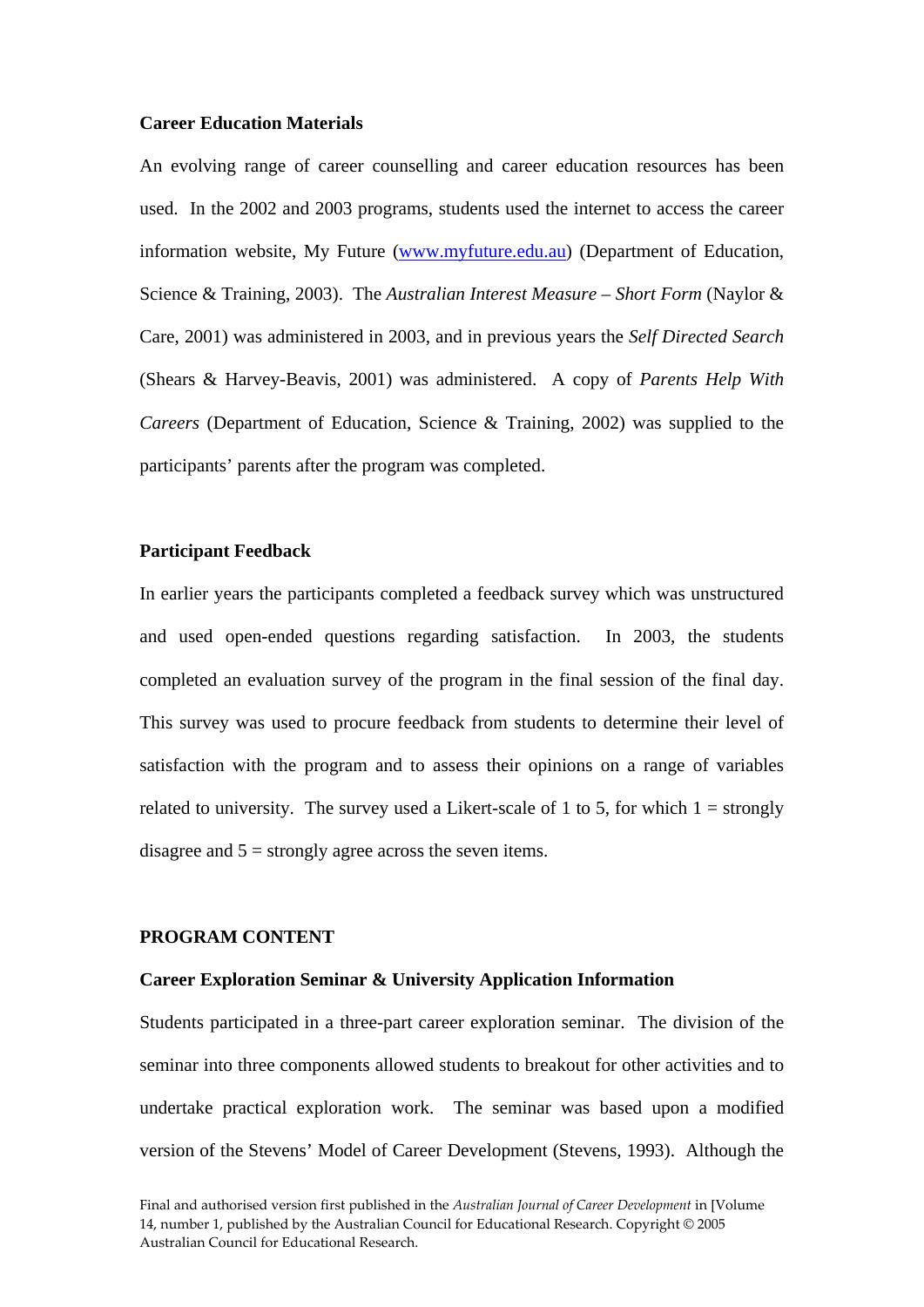Stevens' model is most apt for adults, we were able to modify it sufficiently to suit high school students by removing reference to common adult issues (e.g., children, employers).

The first part of the seminar focused on self-exploration issues (e.g., interests, values). The seminar also includes a section on the jargon of university. Students were informed of the terminology necessary to navigate their way through university handbooks and brochures. For instance, there was a description of the meaning of words like 'bachelor' and 'credit-point'. At the end of the first part of the seminar, students were given the psychometric inventory. The inventory was completed within the class setting and then returned to the counsellors for scoring.

The second part of the seminar involved a discussion of the results of the psychometric inventory and brainstorming how the results may open possible pathways for exploration in the assignment. The assignment required the students to access the website My Future and search for information about their interest areas, including possible educational options. The final part of the career exploration seminar was a group discussion of the results of their exploration.

The career exploration seminar was followed by a presentation made by a representative of the QSA. This involved an open discussion forum on how to apply for entry into university through the Queensland Tertiary Admissions Centre (QTAC). This presentation was a powerful vehicle for clarifying any concerns or questions about the admission process.

#### **Faculty and Student Guild Presentations**

The USQ Faculties provided a detailed understanding of the content of degrees, particularly degrees common to most universities (e.g., Bachelor of Arts). A lecturer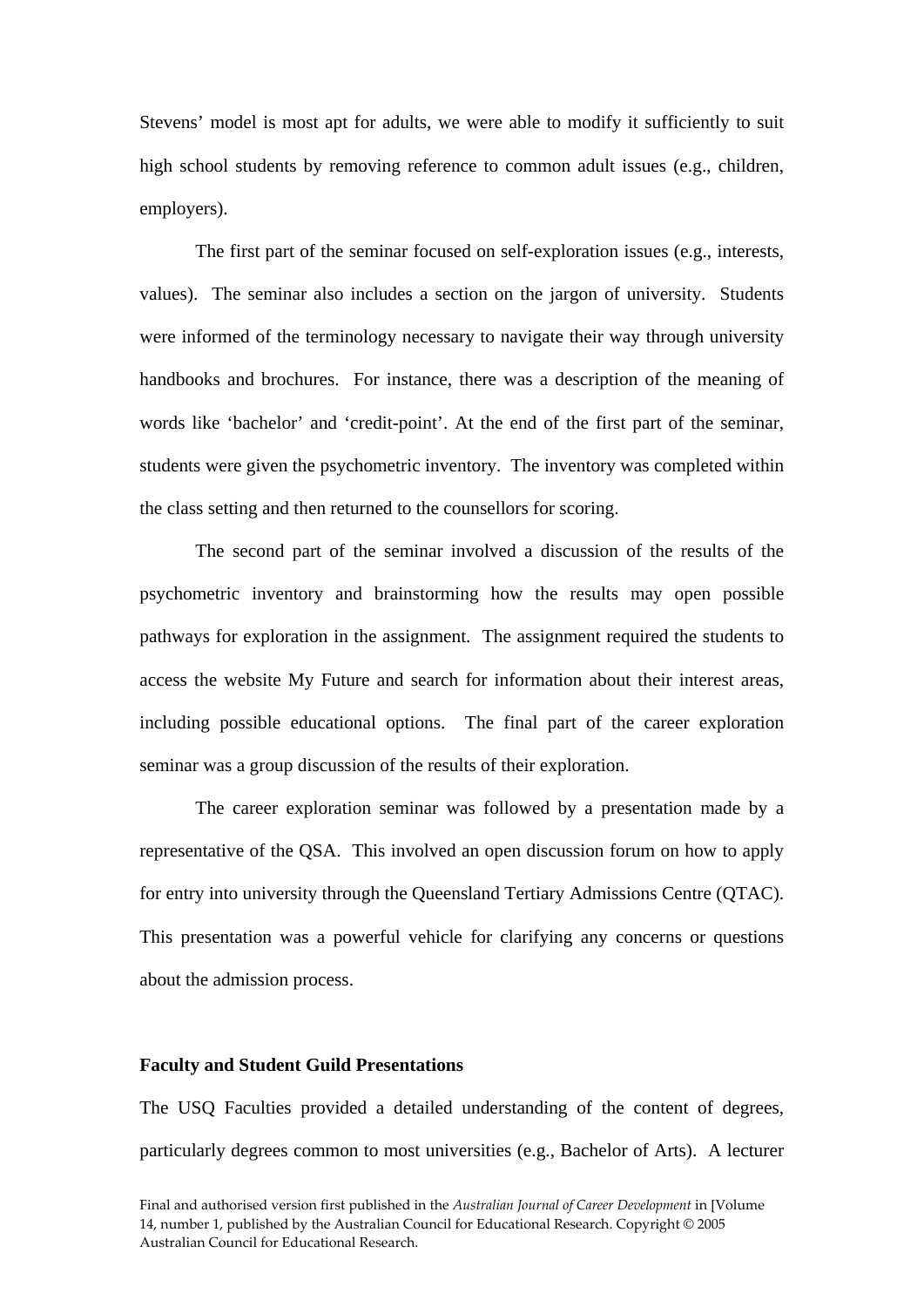also presented a lecture in one of the main theatres. This provided the students with an understanding of how university lectures were different from school classrooms. Students were given a hands-on demonstration of the facilities within the main library of the university. This included use of the electronic catalogues and internet searching. The Student Guild described the role of student unions on campus and how they contribute to the community of a university.

#### **Campus Living and City Tours**

An inherent component of the program is its requirement for students to experience living in the city and university environment. Students were accommodated at one of the USQ colleges. Mentors conducted tours of the university campus and city. The campus tours were interspersed between program sessions. Public transport was used as a way of familiarising students with the concept and practice of intracity transit. They were taken into the city for activities such as ten-pin bowling, going to the cinema, and shopping.

## **PROGRAM OUTCOMES**

#### **Participant Feedback Survey**

The descriptive statistics for students' feedback on the 2003 program have been presented in Table 1. The median rating for each of the items indicated a strong level of satisfaction with the program.

--------------------------

Insert Table 1 Here

--------------------------

Final and authorised version first published in the *Australian Journal of Career Development* in [Volume 14, number 1, published by the Australian Council for Educational Research. Copyright © 2005 Australian Council for Educational Research.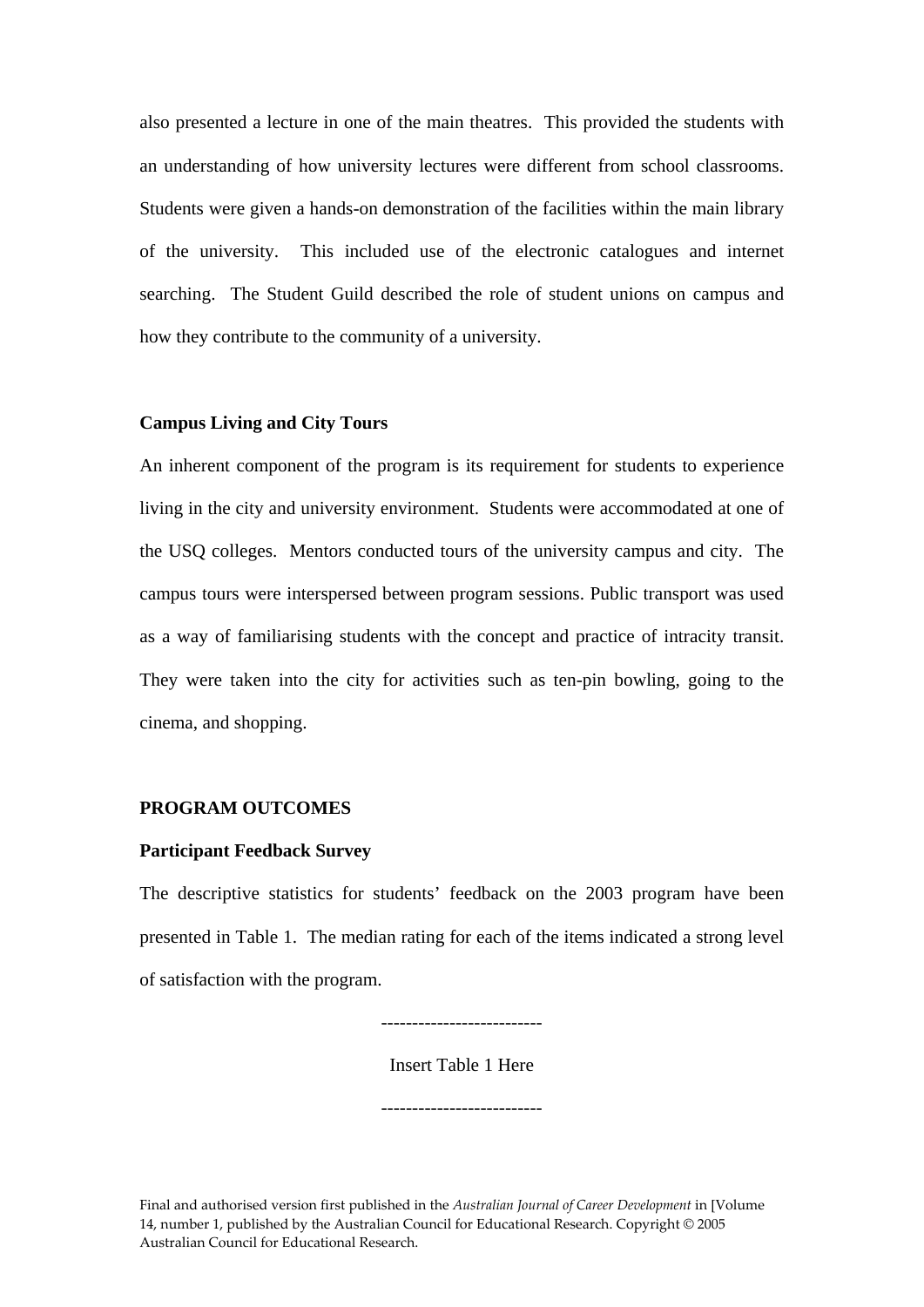The level of agreement with each item has been expressed as a percentage of the number of participants in Figures 1 to 7. These graphs indicate that the majority of participants strongly agreed with the items.

-----------------------------

Insert Figures 1 - 7 Here

------------------------------

Sixteen participants wrote statements about the program on their survey sheet. General positive statements have not been reported here, however the following quotes have provided some additional feedback.

'I hope to come here next year'

'It was a was great experience which has been a wonderful help'

'This place makes me feel more comfortable than I am at school'

'A bit boring at times, but otherwise very beneficial'

'Would have been better with more practical activities'

'I would recommend this to anyone'

'The experience was one I will never forget'

#### **DISCUSSION**

This case study described the process and content of an experiential career education program that introduced the concept of university to rural school students. The program has been conducted for five years and the number of schools and participants has been progressively increasing. It has, therefore, been reasonable to conclude that rural schools have engaged with it as being a valuable adjunctive curricular experience for their students. This has been interpreted as a strong indicator of the program's value to the actual communities it is meant to serve.

Final and authorised version first published in the *Australian Journal of Career Development* in [Volume 14, number 1, published by the Australian Council for Educational Research. Copyright © 2005 Australian Council for Educational Research.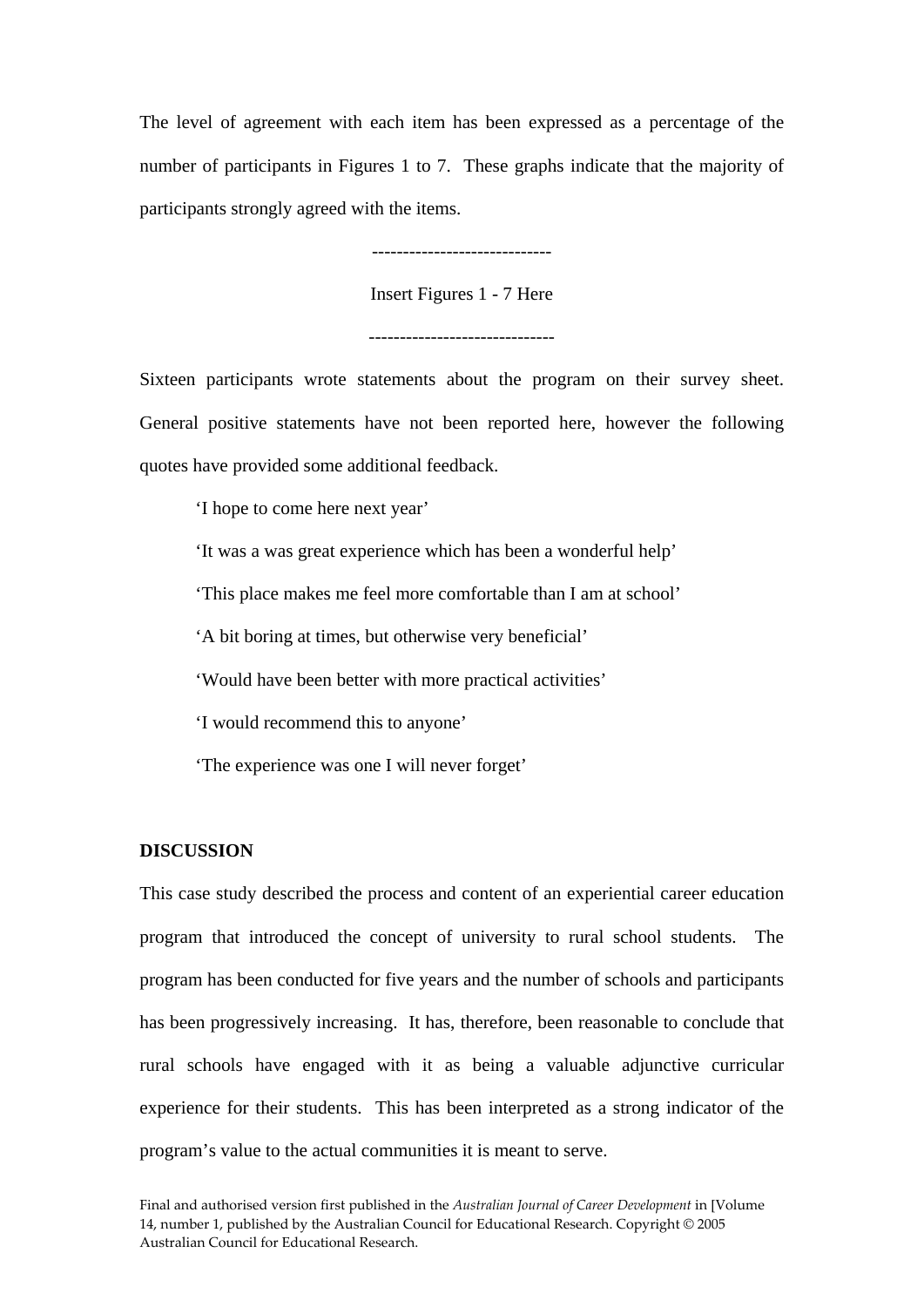Feedback from the participants indicated that the program has satisfied some of their needs for information and experience related to university education. Moreover, the high level of agreement with the feedback statement 'being at university has made me feel confident that I could study for a degree' reinforced the argument that *in vivo* exposure to university had a positive impact upon the participants' aspirations toward higher education. Future evaluation should attempt to determine the impact of the program by comparing the rate of applications to higher education institutions against the application rates of the geographic regions from which the students are drawn.

 In conclusion, this career education program has demonstrated one practical way in which universities could respond to the needs of rural high school students. It has provided tentative evidence that such a program impacts upon the psychosocial factors that affect students' decision to attend university. Finally, it has provided a working model that other agencies could implement and improve upon.

## **ACKNOWLEDGEMENTS**

Mary Weaver and Inese Tenisons from the Queensland Studies Authority have supported the program. Kathleen Ellerman-Bull, Ellen Gibson and Dr Kurt Timmins instigated the program at USQ.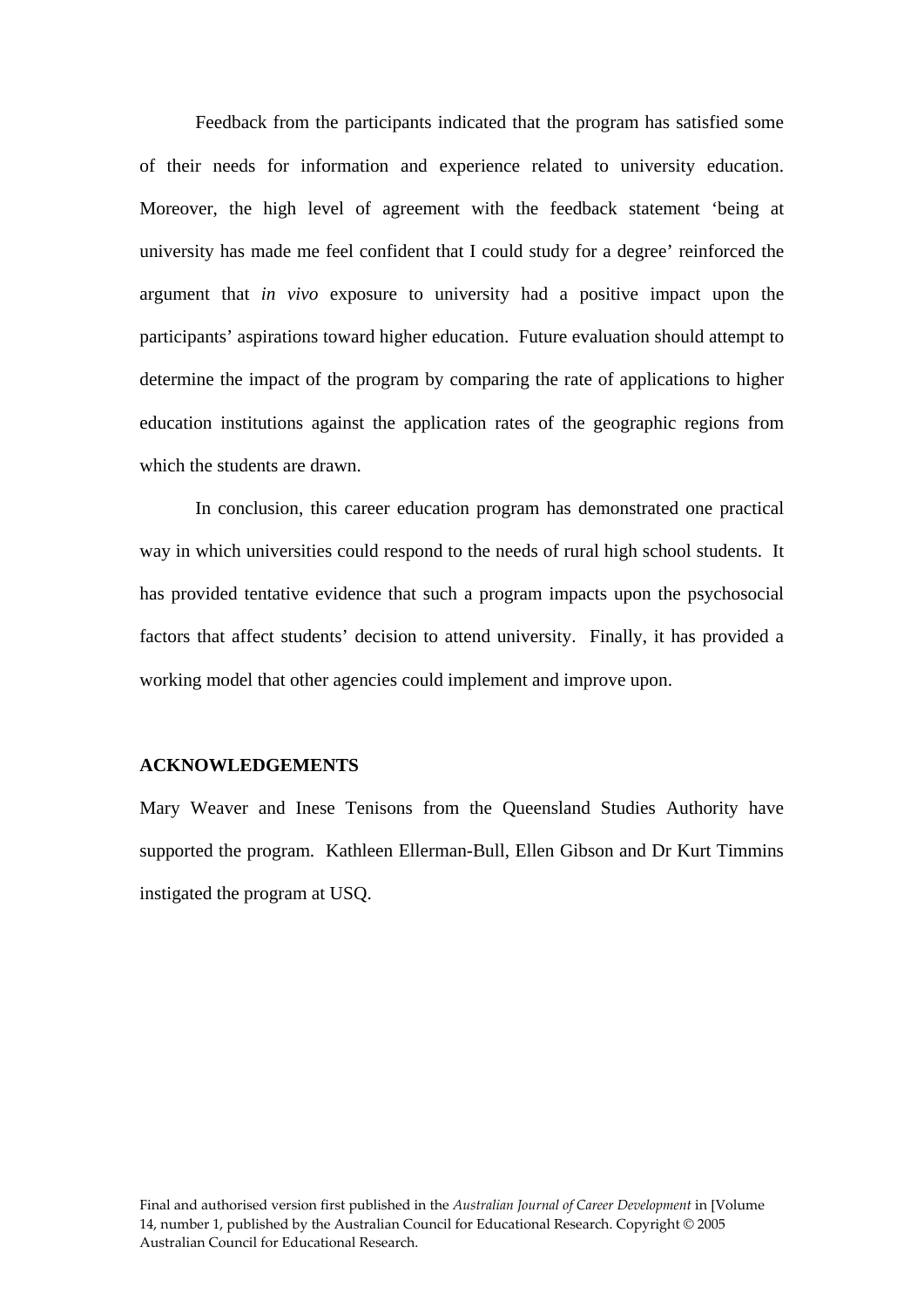#### **REFERENCES**

Australian Education Council. (1991). Young people's participation in postcompulsory education. *Report of the Australian Education Council*. Canberra: Australian Government Publishing Service.

Department of Education, Science and Training. (2003). *My Future*. http://www.myfuture.edu.au. [Accessed: 7 July 2003].

- Department of Education, Science and Training. (2002). *Parents help with careersfuture directions. How parents can help their children with career choices*. Canberra: Department of Education, Science and Training. (2003).
- Harvey-Beavis, A. & Robinson, L. (2000). Views and influences. Tertiary education, secondary students and their advisors. *Evaluations and Investigations Program*. Canberra: Australian Council for Educational Research.
- James, R., Wyn, J., Baldwin, G., Hepworth, G., McInnis, C., & Stephanou, A. (1999). Rural and isolated school students and their higher education choices. A reexamination of student location, socio-economic background, and educational advantage and disadvantage. *Commissioned Report No. 62*. Canberra: National Board of Employment Education and Training and Higher Education Council.
- Martin, L. M. (1994). Equity and general performance indicators in higher education. *Evaluations and Investigations Program*. Canberra: Australian Government Publishing Service.
- National Board of Employment Education and Training. (1991). Toward a national education and training strategy for rural Australians. *Report of the National Board of Employment Education and Training*. Canberra: Australian Government Publishing Service.

Final and authorised version first published in the *Australian Journal of Career Development* in [Volume 14, number 1, published by the Australian Council for Educational Research. Copyright © 2005 Australian Council for Educational Research.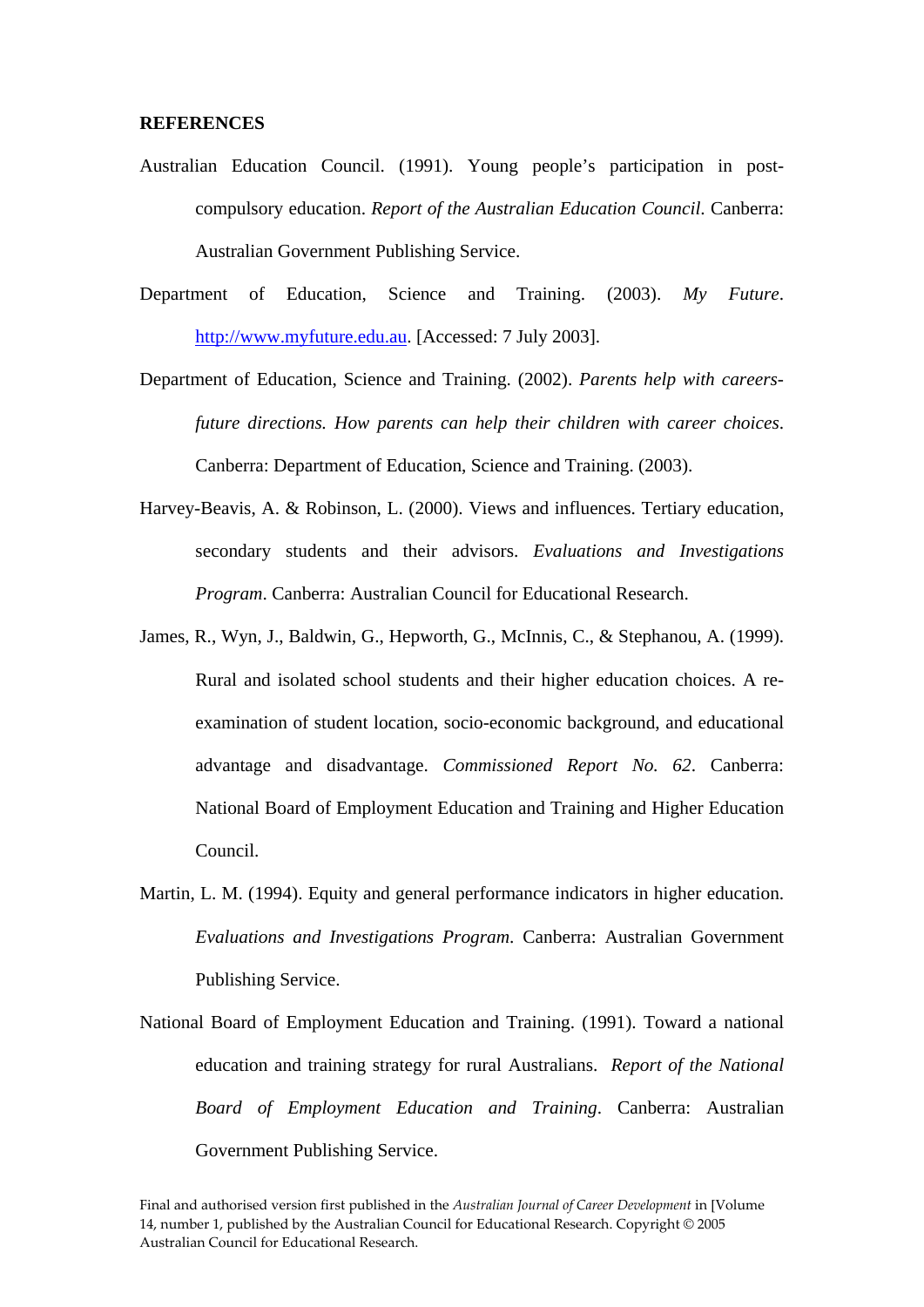- National Board of Employment Education and Training. (1994). Implications of the introduction of good strategies in higher education for disadvantaged students. *Commissioned Report No. 30*. NBEET. Canberra: Australian Government Publishing Service.
- Naylor, F. D., & Care, E. (2001). *The Australian Interest Measure (Short Form). Version 4*. Kew, Vic: Career-Wise.
- Rhoden, C., & Boin, K. (2002, July). *Rural transitions: Strategies for linking school and university communities*. Paper presented at the International Conference on the First Year Experience, Bath, UK.
- Shaw, P., & Larson, A. (2003). Influences on aspirations for university study among regional and outer-metropolitan year 11 students. *Australian Journal of Career Development*, *12*, 41-54.
- Shears, M., & Harvey-Beavis, A. (2001). *Self-Directed Search. Second Australian Edition*. Melbourne: Australian Council for Educational Research.
- Stevens, P. (1993). *A passion for work. Our lifelong affair*. Sydney: The Centre for Worklife Counselling.
- Williams, T., Long, M., Carpenter, P., & Hayden, M. (1993). Entering higher education in the 1980's. *Evaluations and Investigations Program*. Canberra: Australian Government Publishing Service

## **AUTHORS**

**Peter McIlveen** is a psychologist and manages the careers service at USQ. His interest in rural students stems from his clinical work with rural mental health services.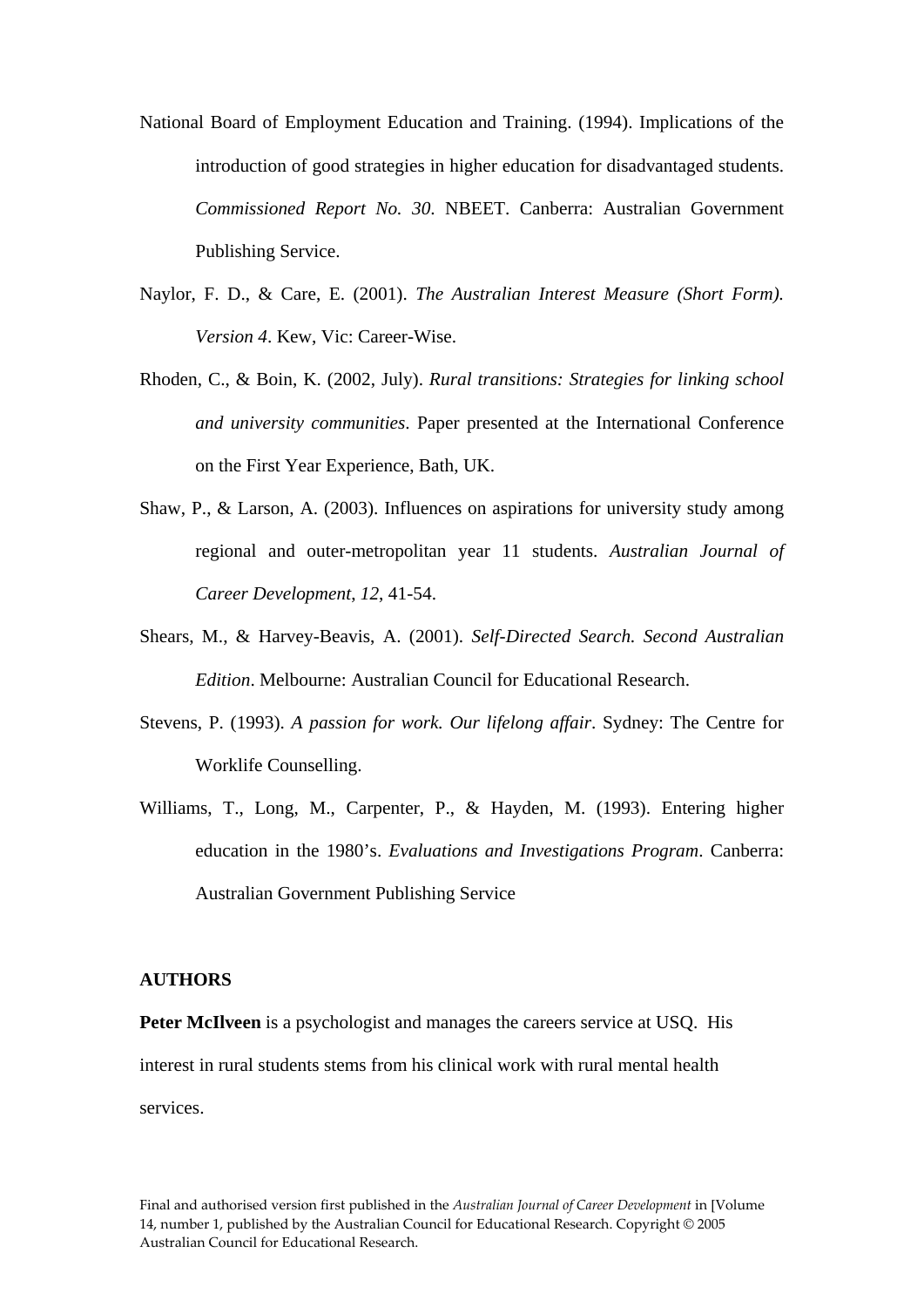**Tanya Ford** is a psychologist with the careers service at USQ. She is a keen advocate for the provision of counselling services to rural communities.

**Bradley Everton** is a psychologist with the career service at USO. His background in sports psychology underpins his performance-enhancement approach to careers.

#### **THEORY AND PRACTICE**

## **What are some factors that make 'rurality' a psychosocial impediment to university?**

The usual costs of university study are compounded by the expense of relocating from a rural community. The distance from home can moderate a student's adjustment because the expense of returning home to catch up with family could be prohibitive. Significant others in a student's hometown may create a negative impression of university through lack of information and concern about 'brain drain' from the town, particularly given that employment after university would most likely be in a metropolitan centre. The difference in university language and city culture may present some concern for students already anxious about leaving home.

## **How could universities better enhance access for rural students?**

Universities could engage in community education programs in which representatives visit rural towns to share information, diminish stereotypes, and seek information on how to better engage with regional Australia. Universities could develop loan schemes specific to equity groups, which redress some of the impediments.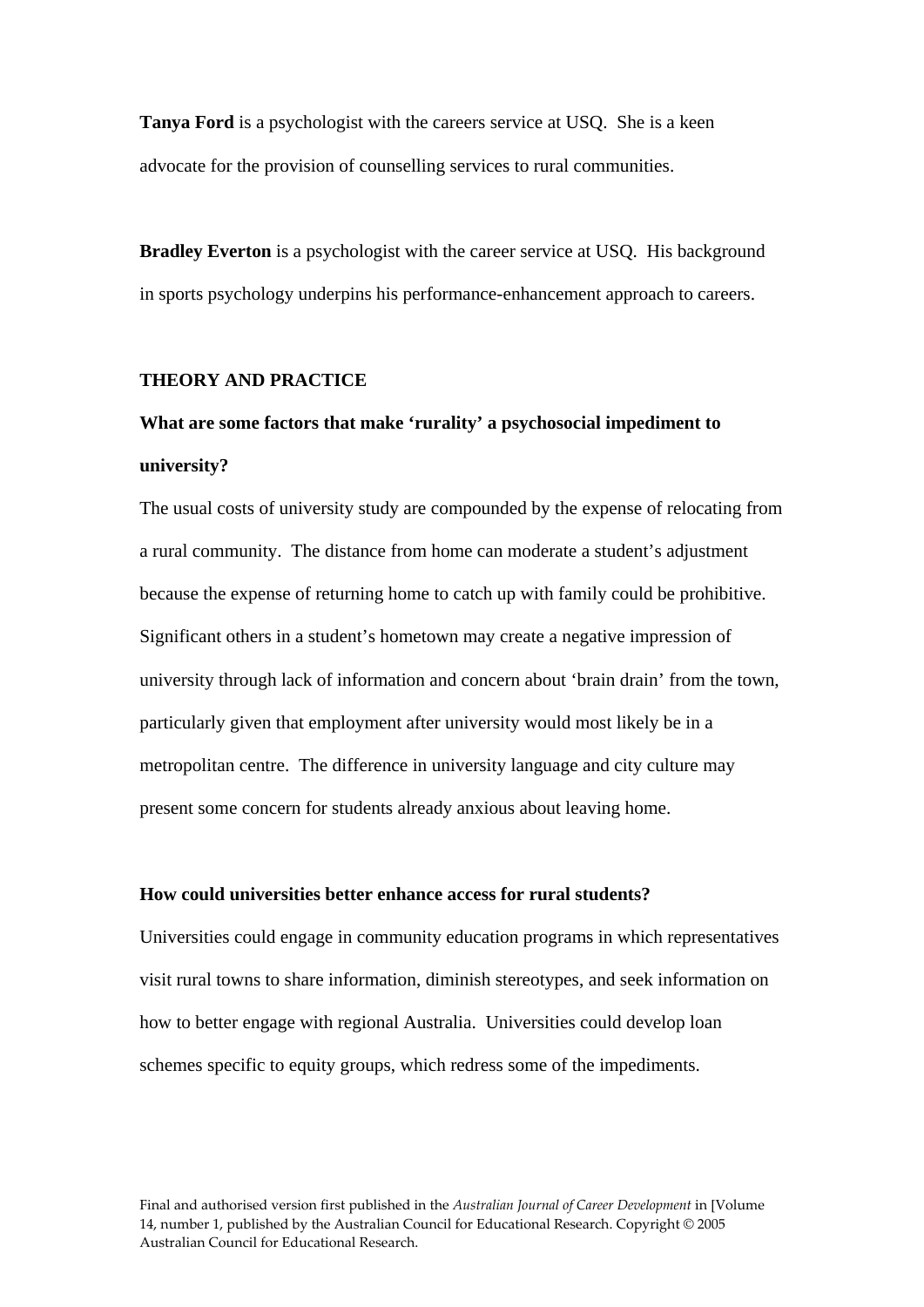#### **How could rural schools assist with the transition into university?**

Schools could include a visit to a university as part of the career education curriculum and make use of university events such as open days.

#### **How could career counsellors involve family in the transition process?**

Career counsellors could operate a 'family information seminar' during the main university orientation program. Career services could devote specific pages on their website to issues relevant to family and links to websites such as My Future.

# **What experiences would improve a career counsellor's ability to work with university students from a rural background?**

Exposure to a rural school and community, including meetings with staff, students, and parents, would provide a counsellor with a rich source of contextual information. Conducting focus groups on-campus with rural students would assist a career counsellor to understand the issues faced by the students.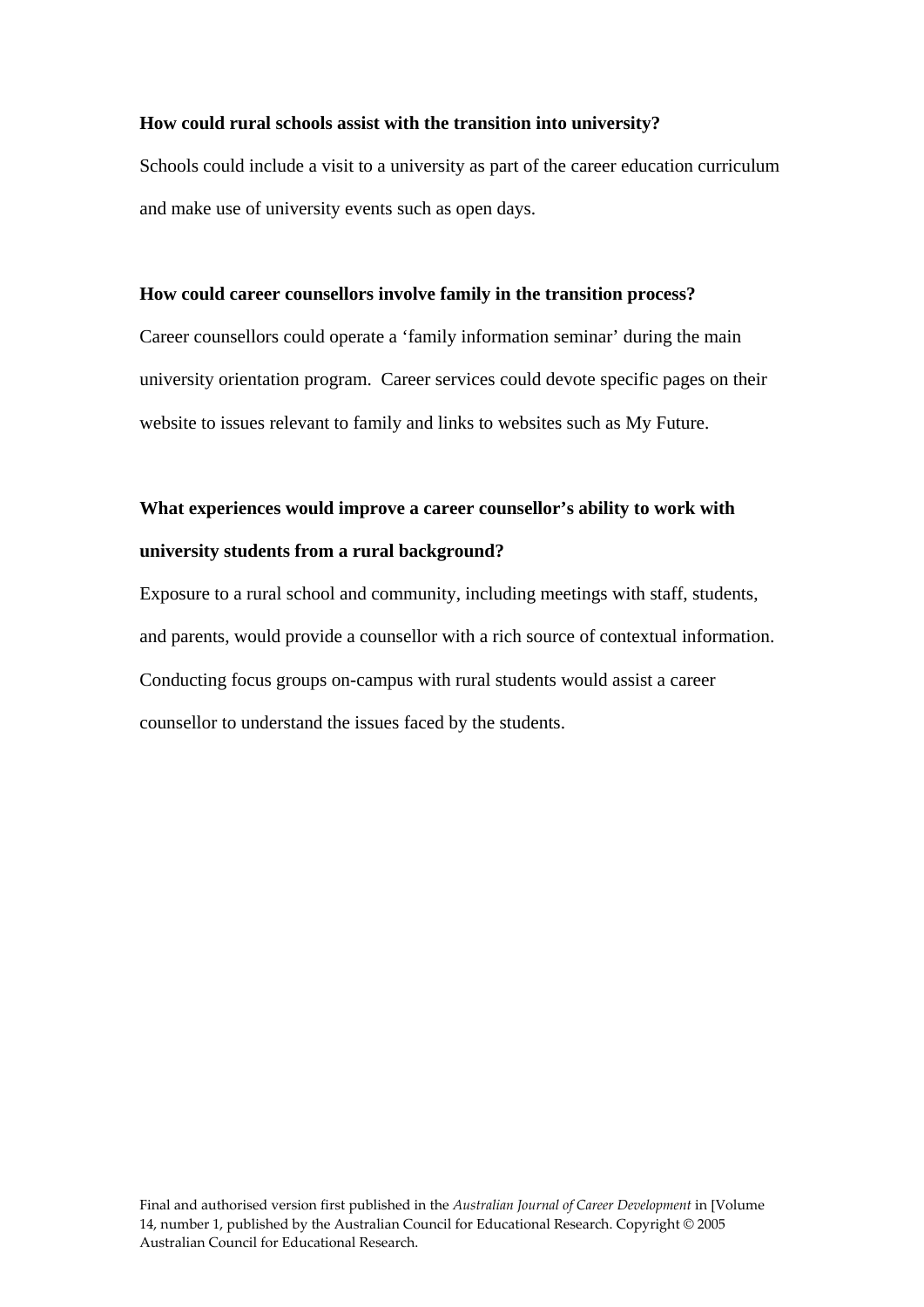## Table 1

## *Descriptive Statistics for Feedback Survey of 2003(N = 41)*

| Item                                                                                        | Median         | M    | SD  |
|---------------------------------------------------------------------------------------------|----------------|------|-----|
| 1. I have enjoyed being at university for these three<br>days                               | 5              | 4.64 | .49 |
| 2. I have learned what it would be like to be a<br>student at university                    | 5              | 4.64 | .54 |
| 3. The career planning seminar helped me think<br>about my options for study in the future  | 5              | 4.64 | .54 |
| 4. Being at university has made me feel confident<br>that I could study for a degree        | 5              | 4.46 | .60 |
| 5. The Faculty presentations helped me to<br>understand the different degrees at university | $\overline{A}$ | 4.28 | .76 |
| 6. I would like to go to university                                                         | 5              | 4.72 | .51 |
| 7. The mentors helped me learn about university                                             | 5              | 4.56 | .55 |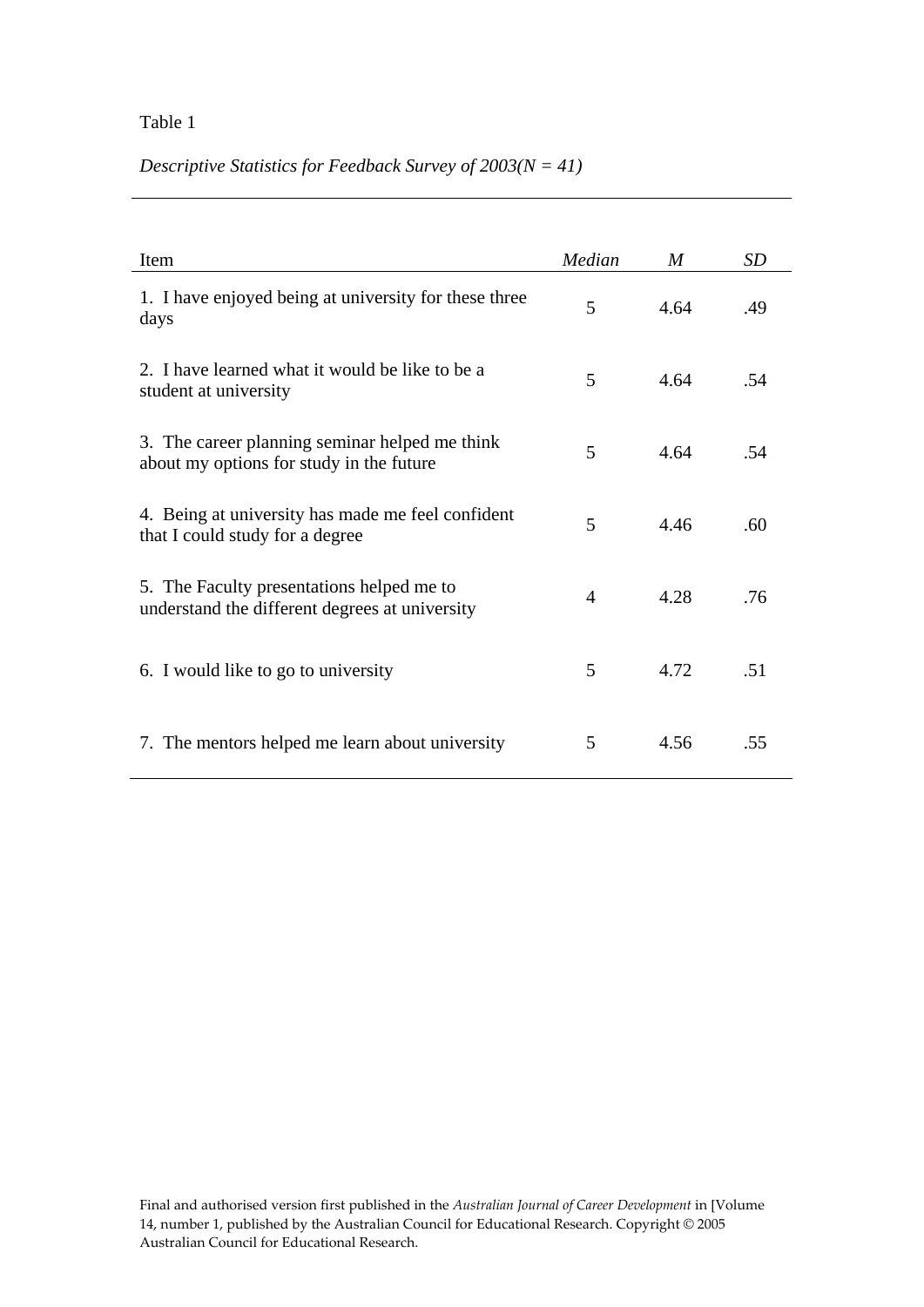

*Figure 1.* Percentage of participants as a function of agreement rating for Item 1 of the Feedback Survey.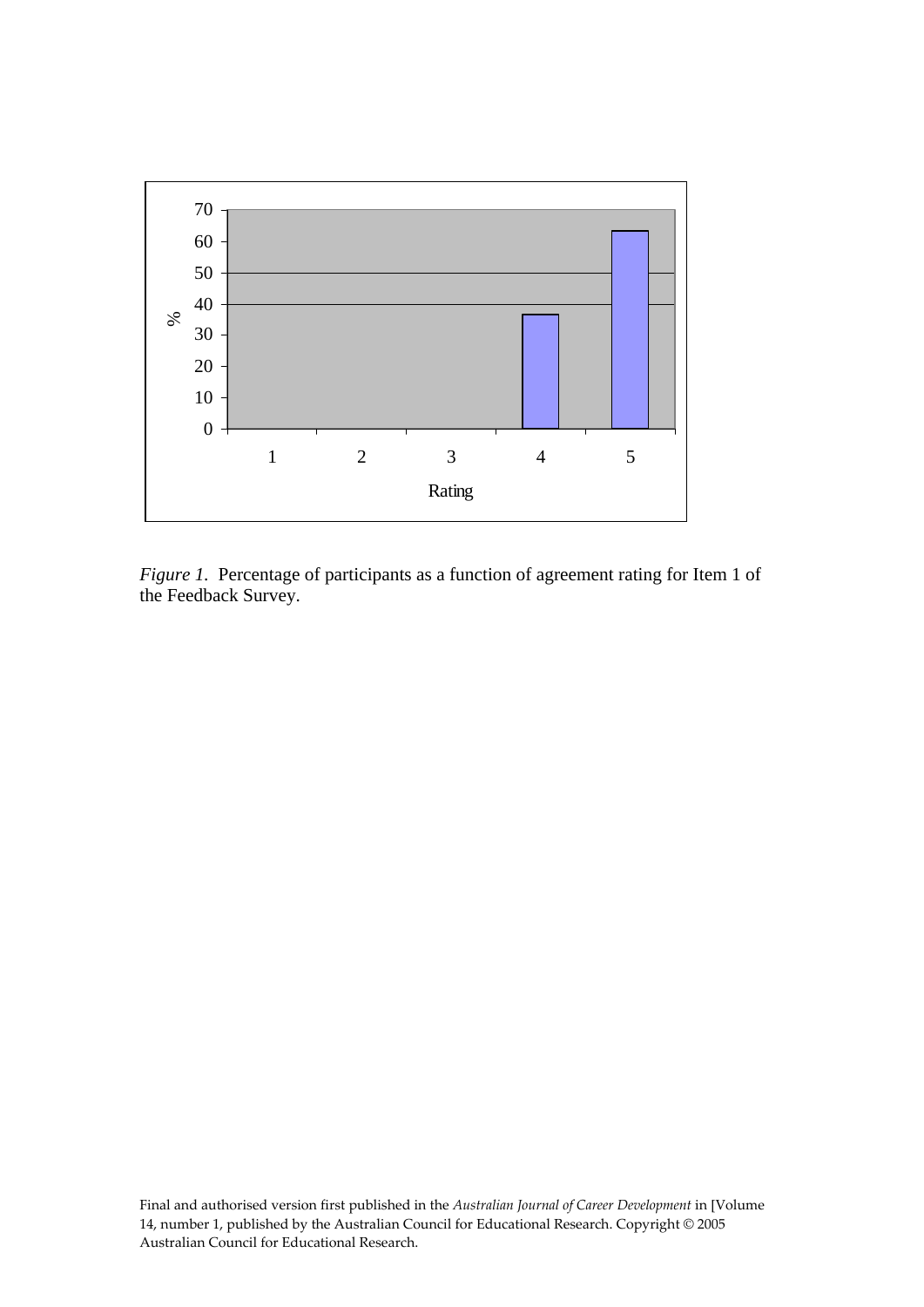

*Figure 2.* Percentage of participants as a function of agreement rating for Item 2 of the Feedback Survey.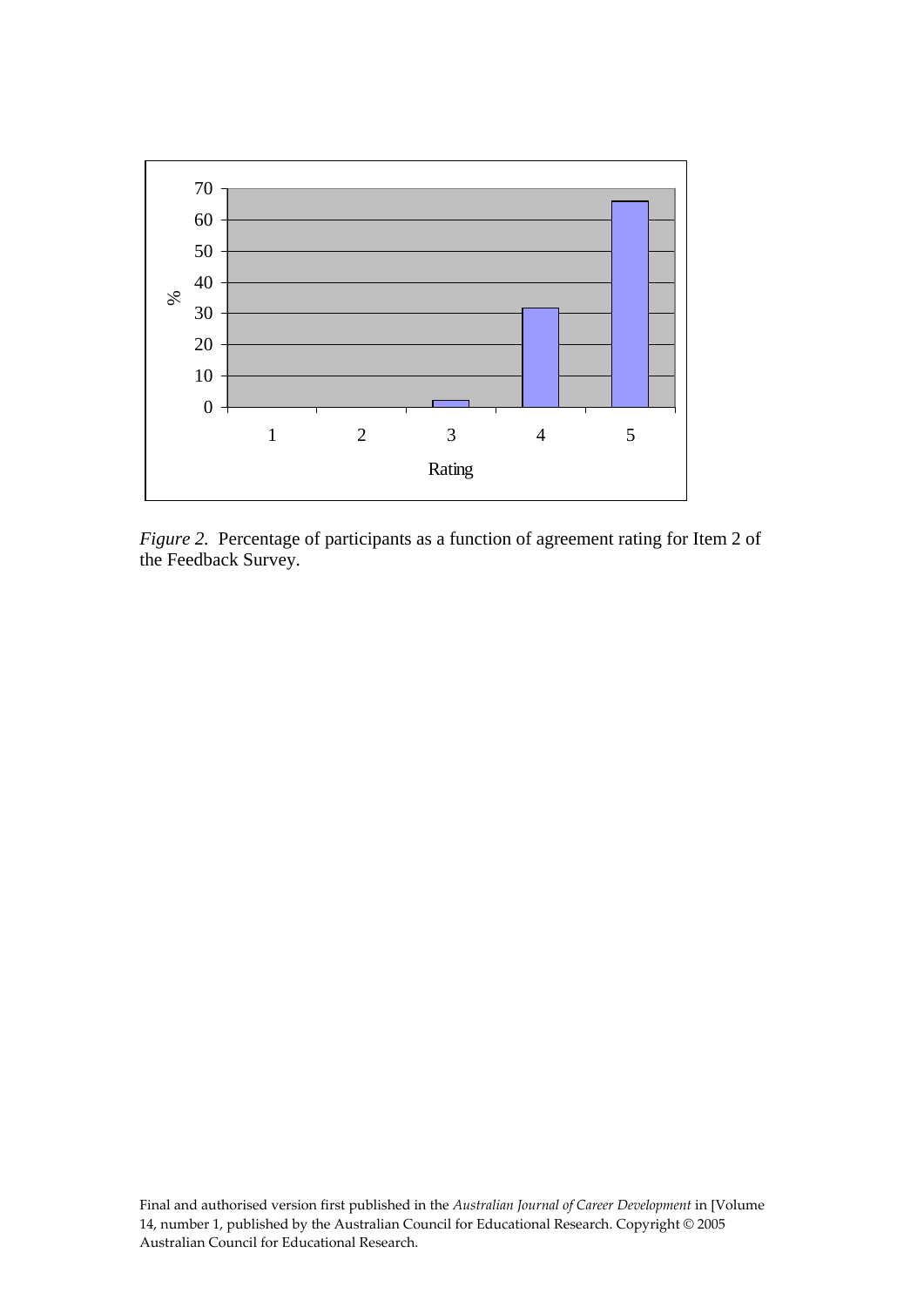

*Figure 3.* Percentage of participants as a function of agreement rating for Item 3 of the Feedback Survey.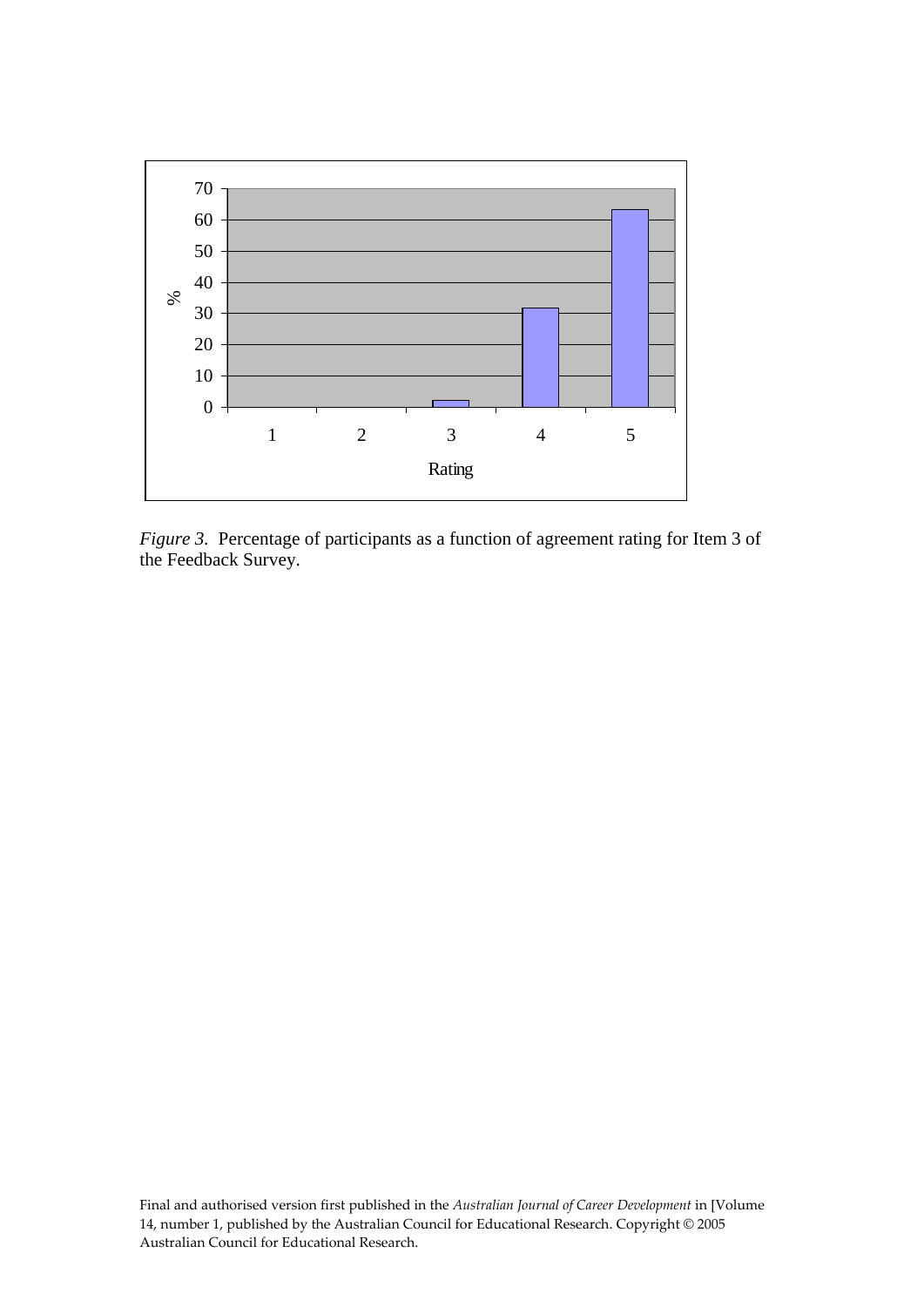

*Figure 4.* Percentage of participants as a function of agreement rating for Item 4 of the Feedback Survey.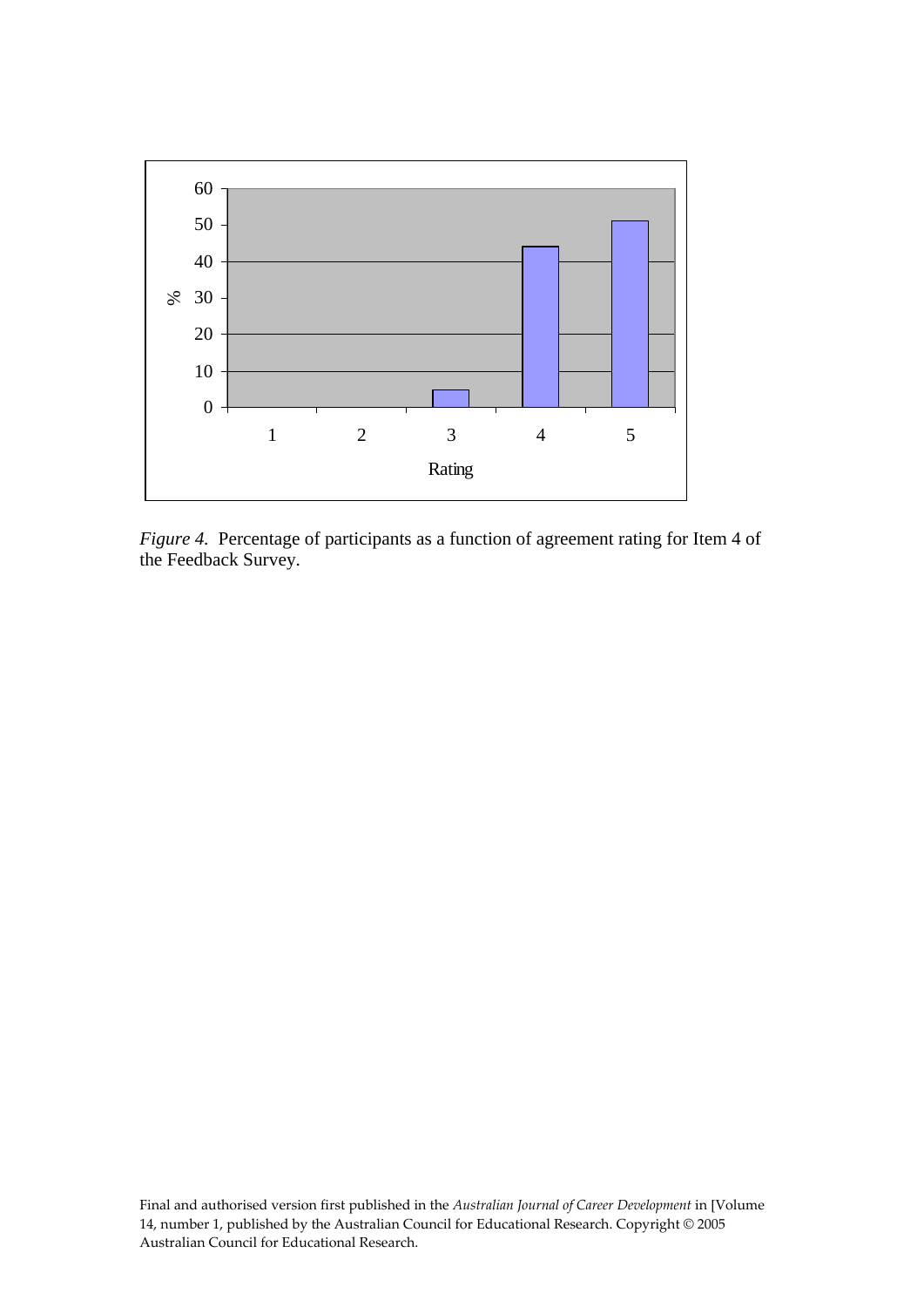

*Figure 5.* Percentage of participants as a function of agreement rating for Item 5 of the Feedback Survey.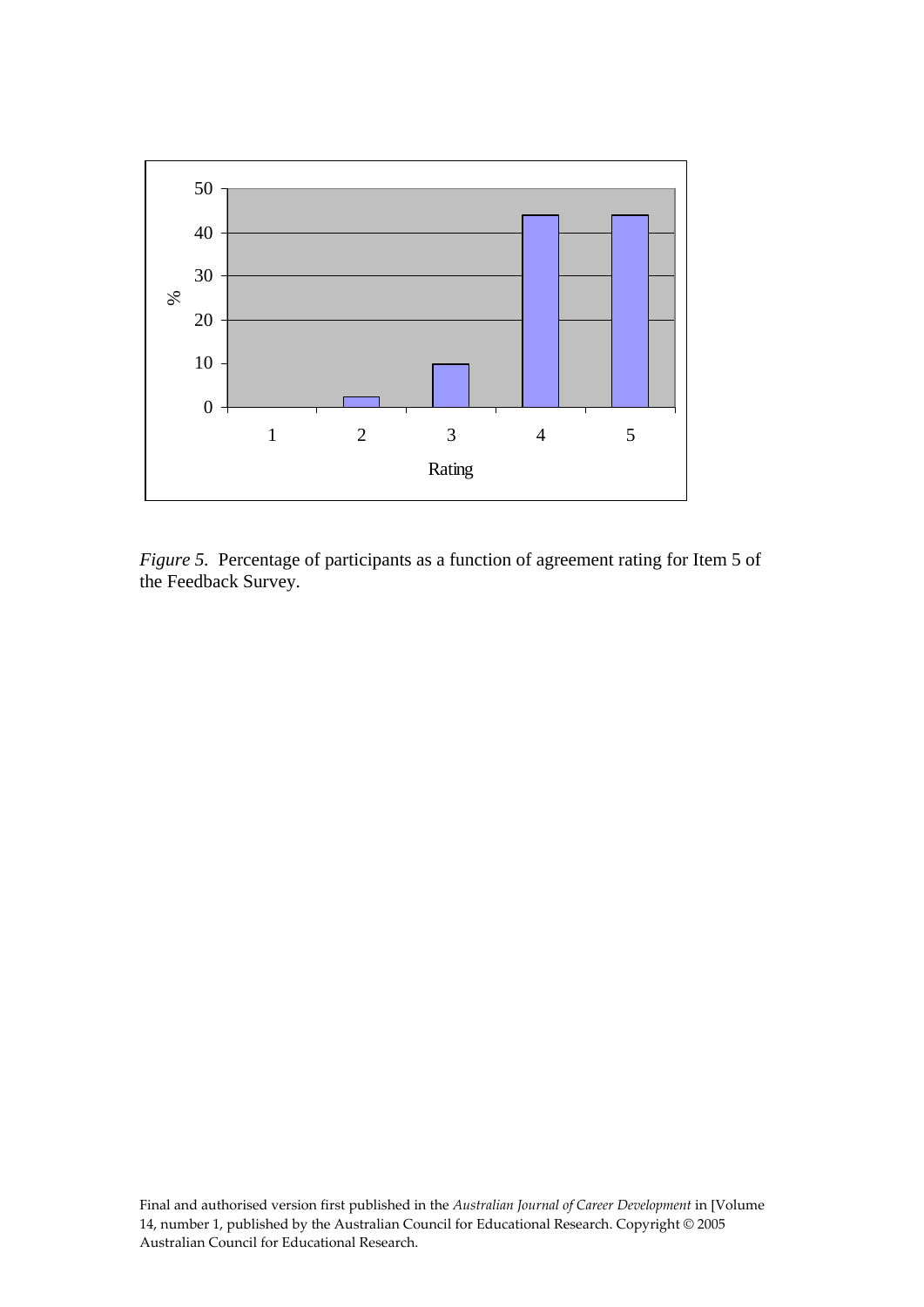

*Figure 6.* Percentage of participants as a function of agreement rating for Item 6 of the Feedback Survey.